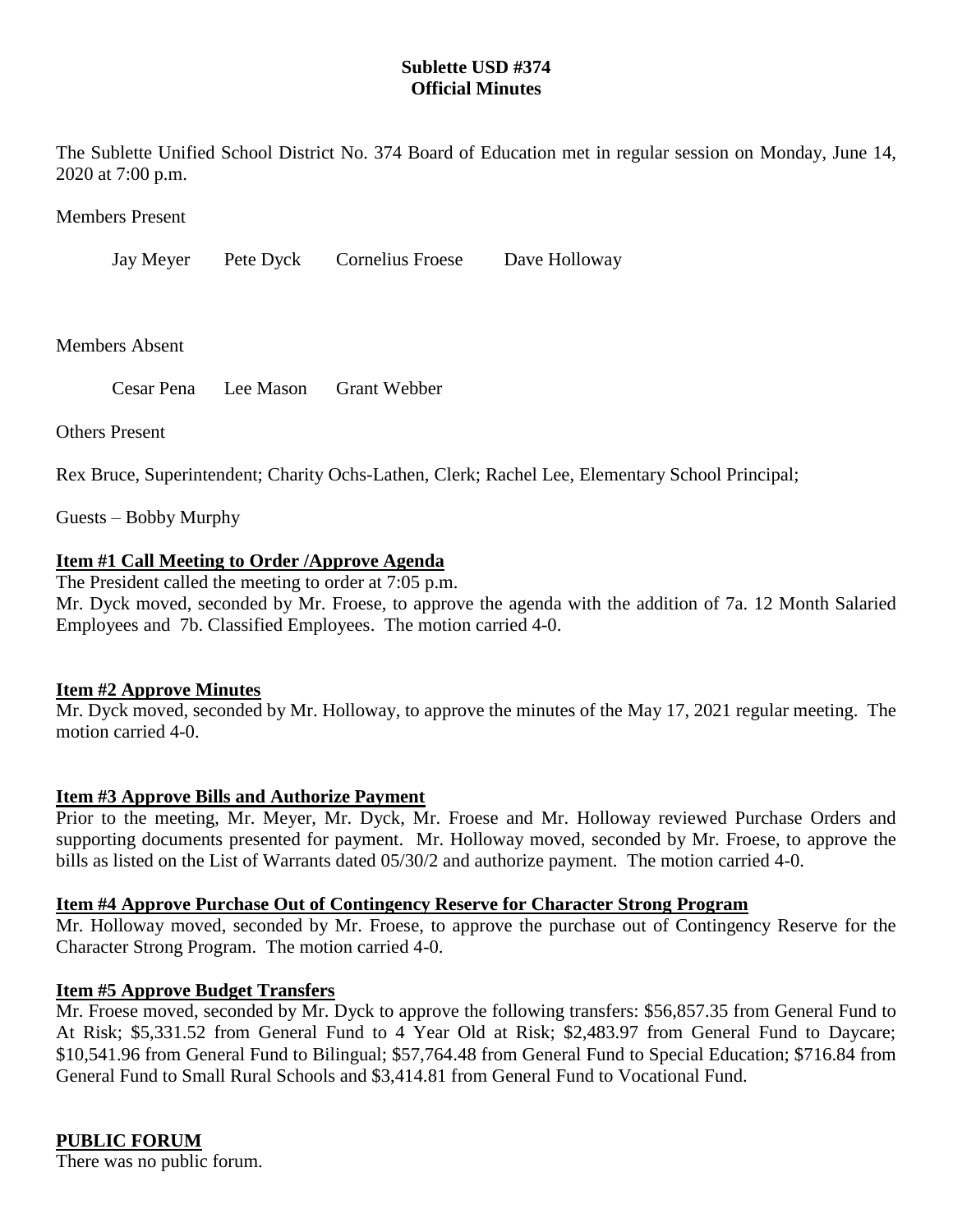Board Minutes Page 2 June 14, 2021

# **REPORTS**

Curriculum Mrs. Pena was not present.

# Principals

Mrs. Lee reported that the LINK teachers just returned from a retreat in Austin. She stated the focus was on truancy and tardiness. She also reported that Summer School was going well. It is held on Tuesday, Wednesday and Thursday. She said she would like to gather donations of nice, used clothing for all ages of children to have available at enrollment in August so that families will have the opportunity to get some nice things for the upcoming school year.

Mr. Murphy informed the Board there is still an opening at the MS/HS for a FACS Teacher. He explained that it was important to fill that position in order to continue some of the CTE Pathways. He said Summer Weights is going very well and there are around 50 kids participating. He shared his idea of possibly doing a Sports Showcase to kick off the fall sports season.

Activities Director Mr. Carter was not present

### SWPRSC/HPEC

Mr. Meyer reported on the SWPRSC Board meeting. He said they are looking to hire another consultant. Mr. Webber was not present to report on HPEC.

#### Superintendent:

Mr. Bruce reported there will be a retreat in July in Oklahoma City. He stated one of the main goals was to get the High School and Grade School to work hand in hand on policies.

#### **Item #6 Executive Session- Non Elected Personnel**

Mr. Holloway moved, seconded by Mr. Dyck to go into Executive Session for 15 minutes. The motion carried 4-0. The Board reconvened at 7:40pm.

#### **Item #7 Supplemental Contract Approvals**

Mr. Froese moved, seconded by Mr. Holloway to approve Supplemental Contracts. The motion carried 4-0.

# **7a**. **12 Month Salaried Employees**

Mr. Dyck moved, seconded by Mr. Holloway to approve Pay Increase 12 Month Salaried Employees. The motion carried 4-0.

#### **b. Classifed Employees**

Mr. Froese moved, seconded by Mr. Dyck to approve Pay Increase Classified Employees. The motion carried 4-0.